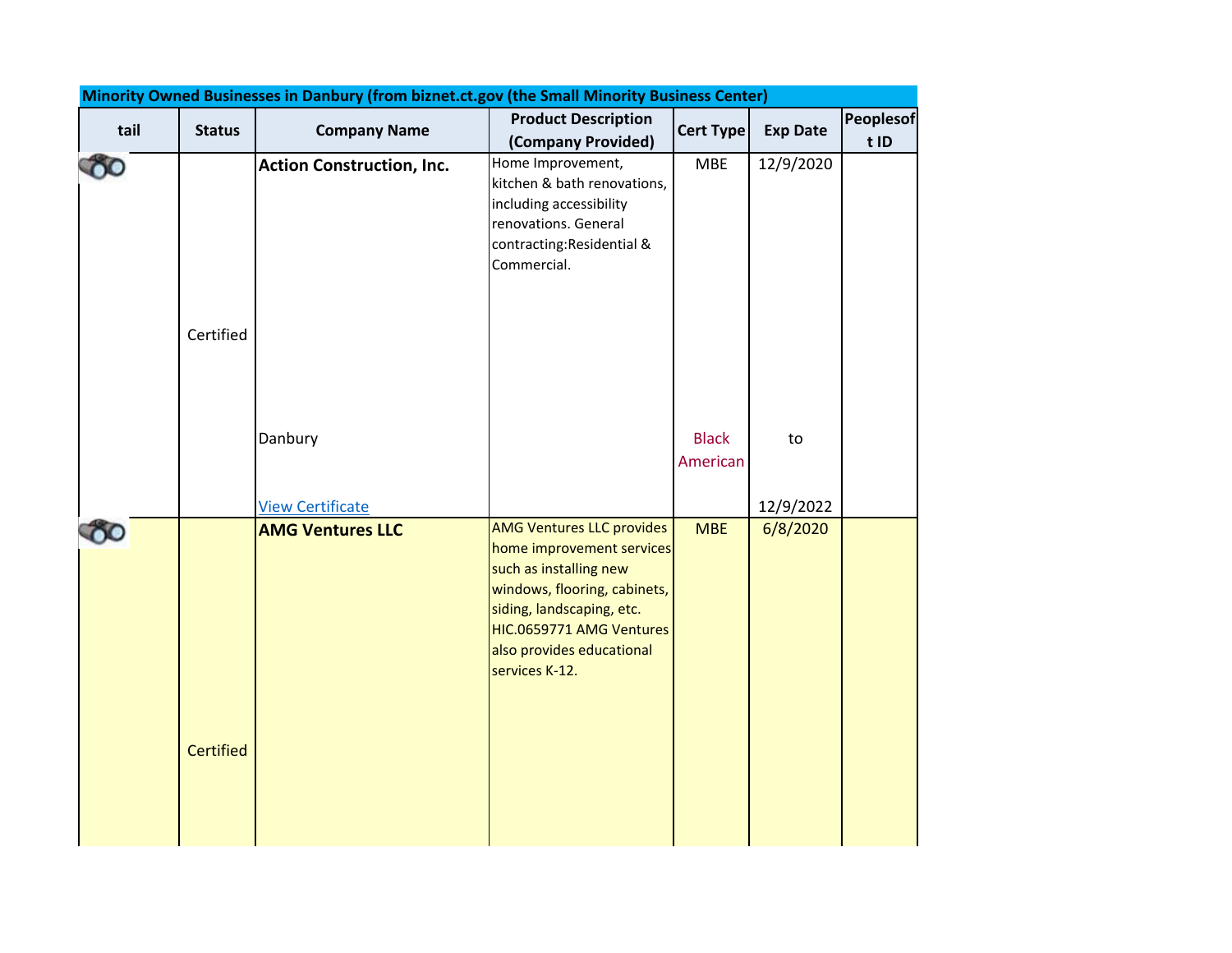|           | <b>DBA: Sylvan Learning Center</b>                   |                                                                                                                                                                                         | <b>Disabled</b>          | to                |  |
|-----------|------------------------------------------------------|-----------------------------------------------------------------------------------------------------------------------------------------------------------------------------------------|--------------------------|-------------------|--|
|           |                                                      |                                                                                                                                                                                         | <b>Black</b><br>American | 6/8/2022          |  |
|           | <b>View Certificate</b>                              |                                                                                                                                                                                         | Woman                    |                   |  |
| Certified | <b>ANC Facility Management</b>                       | <b>COMMERICIAL CLEANING</b><br><b>SERVICE POST</b><br><b>CONSTRUCTION CLEAN UP</b><br>WINDOW CLEANING STRIP<br>AND WAX SERVICE<br>JANITORIAL SERVICE AND<br><b>BUILDING MAINTENANCE</b> | <b>MBE</b>               | 6/10/2019         |  |
|           | Danbury<br>* Under Review<br><b>View Certificate</b> |                                                                                                                                                                                         | Hispanic<br>American     | to<br>$6/10/21$ * |  |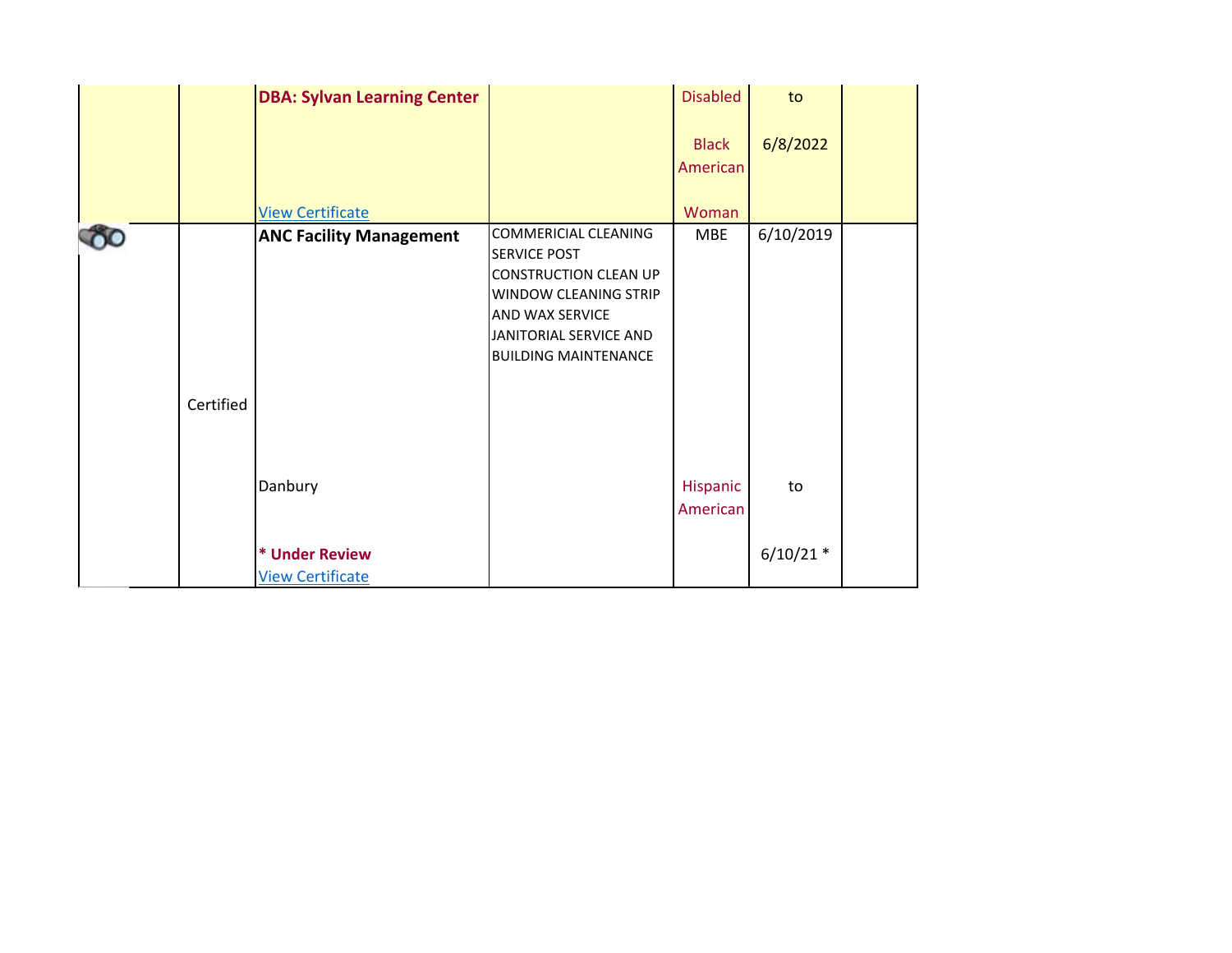|                  | <b>Connex International, Inc.</b> | Founded in 1981, Connex         | <b>MBE</b> | 7/16/2019 |  |
|------------------|-----------------------------------|---------------------------------|------------|-----------|--|
|                  |                                   | Intl is a specialty provider of |            |           |  |
|                  |                                   | customizable audio, web,        |            |           |  |
|                  |                                   | video and event                 |            |           |  |
|                  |                                   | conferencing services for       |            |           |  |
|                  |                                   | organizations of all types      |            |           |  |
|                  |                                   | and sizes. Our                  |            |           |  |
|                  |                                   | comprehensive set of            |            |           |  |
|                  |                                   | solutions are designed to       |            |           |  |
|                  |                                   | help clients foster better      |            |           |  |
|                  |                                   | communications, improve         |            |           |  |
|                  |                                   | productivity and develop        |            |           |  |
|                  |                                   | stronger relationships with     |            |           |  |
|                  |                                   | their teams and business        |            |           |  |
|                  |                                   | partners.                       |            |           |  |
|                  |                                   |                                 |            |           |  |
| <b>Certified</b> |                                   |                                 |            |           |  |
|                  |                                   |                                 |            |           |  |
|                  |                                   |                                 |            |           |  |
|                  |                                   |                                 |            |           |  |
|                  |                                   |                                 |            |           |  |
|                  |                                   |                                 |            |           |  |
|                  |                                   |                                 |            |           |  |
|                  |                                   |                                 |            |           |  |
|                  |                                   |                                 |            |           |  |
|                  |                                   |                                 |            |           |  |
|                  |                                   |                                 |            |           |  |
|                  |                                   |                                 |            |           |  |
|                  |                                   |                                 |            |           |  |
|                  |                                   |                                 |            |           |  |
|                  |                                   |                                 |            |           |  |
|                  | <b>Danbury</b>                    |                                 | Woman      | to        |  |
|                  | <b>View Certificate</b>           |                                 |            | 7/16/2021 |  |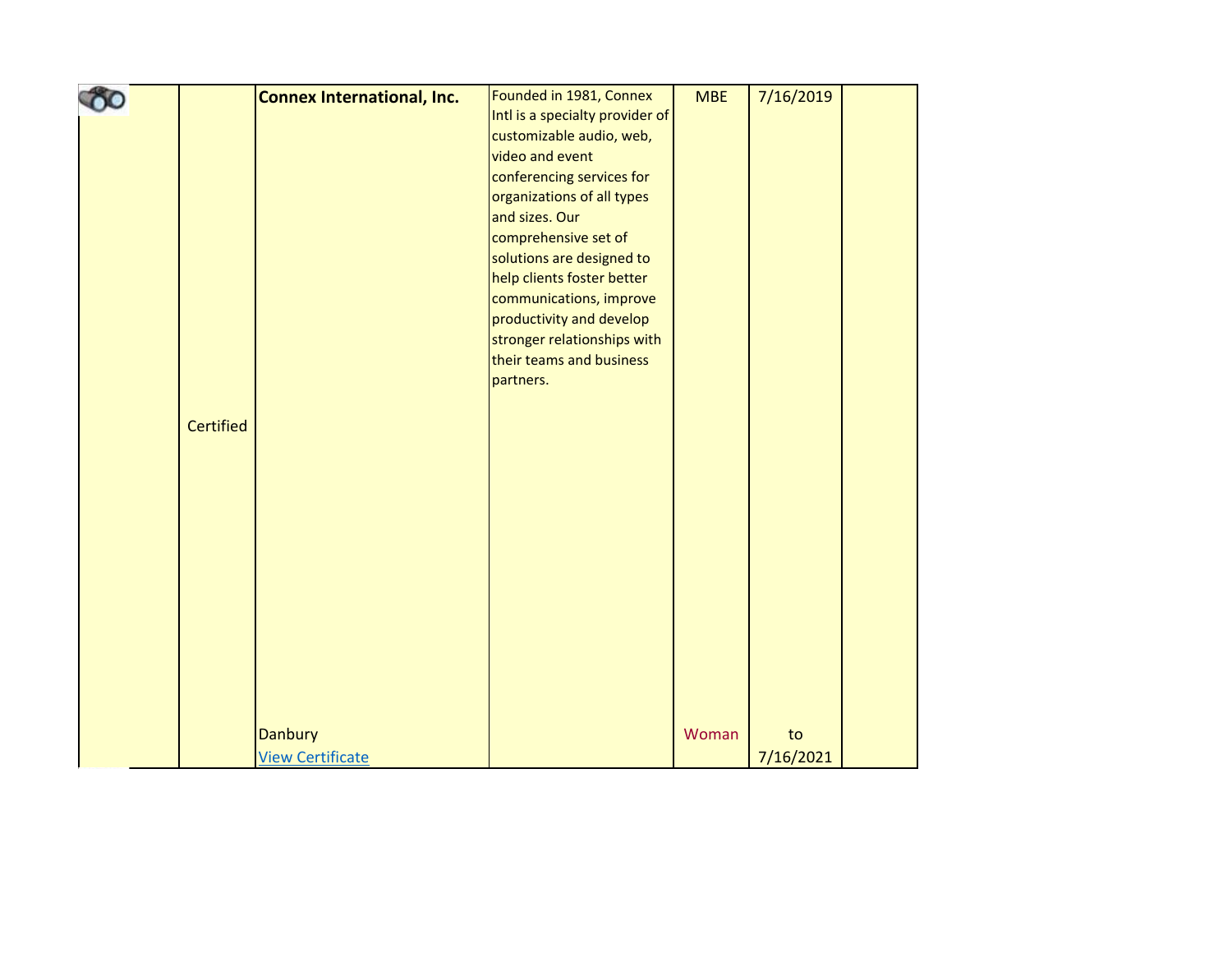| Certified | D & M Construction Services, Excavation, trucking,<br>Inc. | drainage, concrete flat<br>work, septic, asphalt repair,<br>snow plowing/removal,<br>retaining walls, sidewalks,<br>commercial sitework | <b>MBE</b> | 6/29/2019         |  |
|-----------|------------------------------------------------------------|-----------------------------------------------------------------------------------------------------------------------------------------|------------|-------------------|--|
|           | Danbury<br>* In Queue<br><b>View Certificate</b>           |                                                                                                                                         | Woman      | to<br>$6/29/21$ * |  |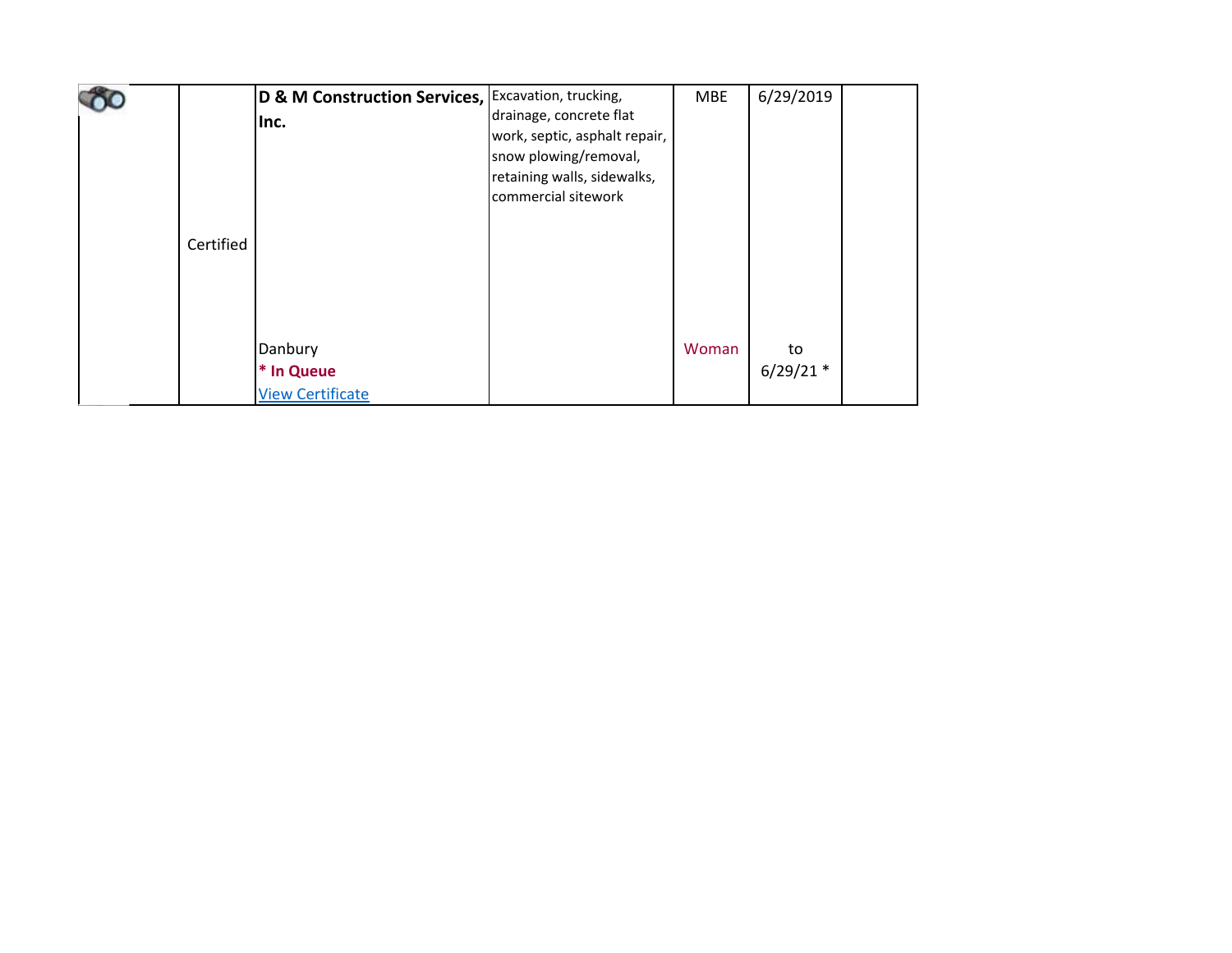|                  | <b>Diversified Printing</b> | <b>Creative marketing</b>                            | <b>MBE</b> | 11/19/2019 |  |
|------------------|-----------------------------|------------------------------------------------------|------------|------------|--|
|                  | <b>Solutions, Inc</b>       | strategies concepts                                  |            |            |  |
|                  |                             | <b>Stationery Letterhead</b>                         |            |            |  |
|                  |                             | <b>Envelopes Business cards</b>                      |            |            |  |
|                  |                             | <b>Branded materials Forms</b>                       |            |            |  |
|                  |                             | tags Notepads Labels                                 |            |            |  |
|                  |                             | <b>Collateral Marketing</b>                          |            |            |  |
|                  |                             | material design Printing                             |            |            |  |
|                  |                             | <b>Direct mail printing</b>                          |            |            |  |
|                  |                             | <b>Automated fulfillment</b>                         |            |            |  |
|                  |                             | mailing Warehousing                                  |            |            |  |
|                  |                             | services for high-volume                             |            |            |  |
|                  |                             | orders Bindery services                              |            |            |  |
|                  |                             | <b>Saddle stitching Corner</b>                       |            |            |  |
|                  |                             | stapling Plastic coil or metal                       |            |            |  |
|                  |                             | wire binding Finishing                               |            |            |  |
| <b>Certified</b> |                             | services including                                   |            |            |  |
|                  |                             | folding/perfing collating<br>padding gluing drilling |            |            |  |
|                  |                             | shrink wrapping punching                             |            |            |  |
|                  |                             | ing tabbing addressing                               |            |            |  |
|                  |                             |                                                      |            |            |  |
|                  |                             |                                                      |            |            |  |
|                  |                             |                                                      |            |            |  |
|                  |                             |                                                      |            |            |  |
|                  |                             |                                                      |            |            |  |
|                  |                             |                                                      |            |            |  |
|                  |                             |                                                      |            |            |  |
|                  |                             |                                                      |            |            |  |
|                  |                             |                                                      |            |            |  |
|                  |                             |                                                      |            |            |  |
|                  | Danbury                     |                                                      | Woman      | to         |  |
|                  |                             |                                                      |            |            |  |
|                  | <b>View Certificate</b>     |                                                      |            | 11/19/2021 |  |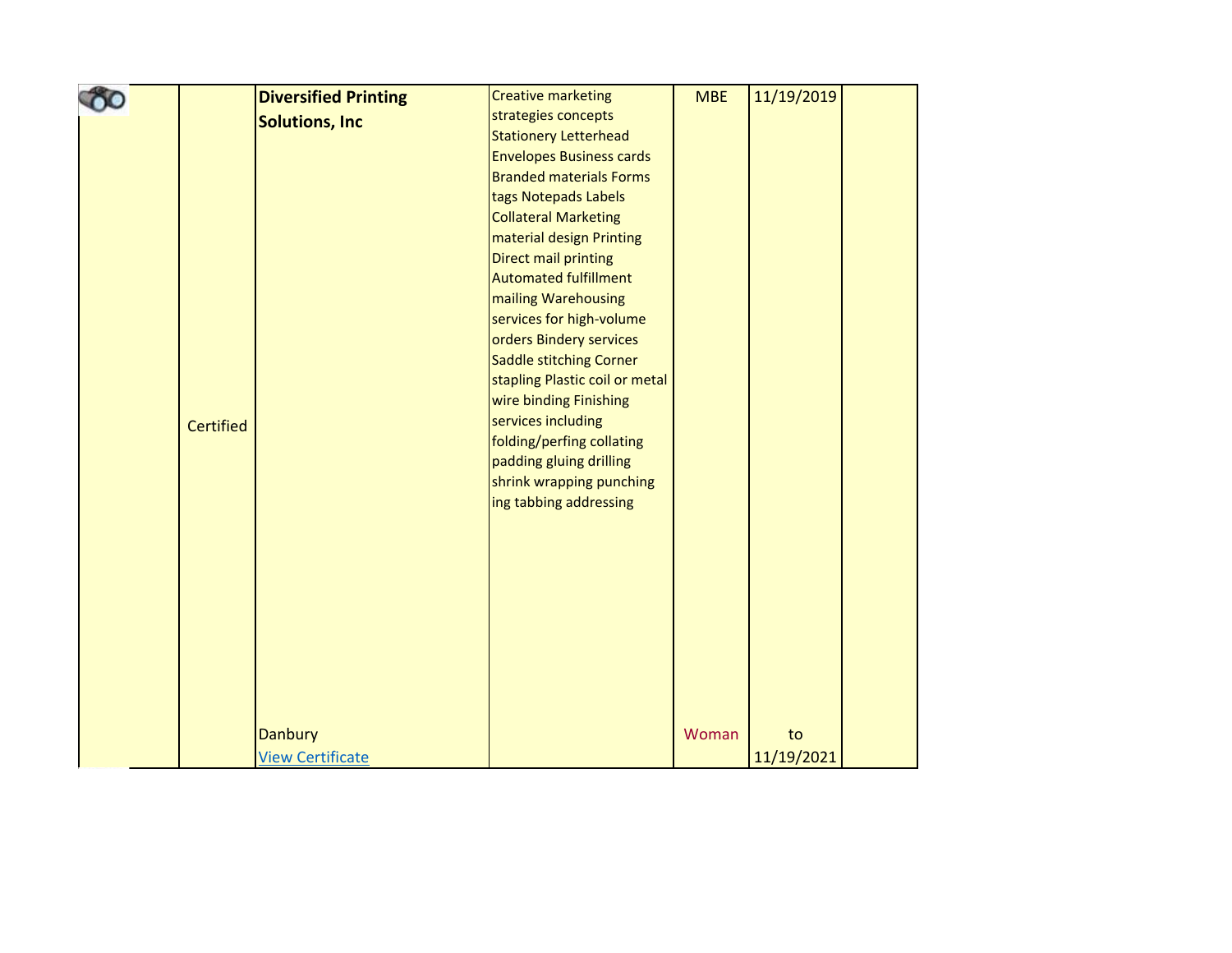|          |                  | <b>Elite Inspections, LLC</b>                             | Conduct and report HUD           | <b>MBE</b>   | 7/13/2020 |  |
|----------|------------------|-----------------------------------------------------------|----------------------------------|--------------|-----------|--|
|          |                  |                                                           | <b>Section 8 Housing Quality</b> |              |           |  |
|          |                  |                                                           | Standards inspections and        |              |           |  |
|          |                  |                                                           | consulting for Housing           |              |           |  |
|          |                  |                                                           | Authorities.                     |              |           |  |
|          |                  |                                                           |                                  |              |           |  |
|          |                  |                                                           |                                  |              |           |  |
|          | Certified        |                                                           |                                  |              |           |  |
|          |                  |                                                           |                                  |              |           |  |
|          |                  |                                                           |                                  |              |           |  |
|          |                  | Danbury                                                   |                                  | Hispanic     | to        |  |
|          |                  |                                                           |                                  | American     |           |  |
|          |                  |                                                           |                                  |              |           |  |
|          |                  | <b>View Certificate</b>                                   |                                  |              | 7/13/2022 |  |
|          |                  | Ferdinand and Ferdinand Inc. Install, refinish or repair: |                                  | <b>MBE</b>   | 12/4/2019 |  |
|          |                  |                                                           | Hardwood, Carpet, Tile,          |              |           |  |
|          |                  |                                                           | Vinyl, Epoxy Floors, Framing     |              |           |  |
|          |                  |                                                           | Drywall Sheetrock, Plaster,      |              |           |  |
|          |                  |                                                           | Taping, Finishing, Painting,     |              |           |  |
|          |                  |                                                           | and low voltage cabling and      |              |           |  |
|          |                  |                                                           | telecommunications work.         |              |           |  |
|          |                  |                                                           |                                  |              |           |  |
|          |                  |                                                           |                                  |              |           |  |
|          |                  |                                                           |                                  |              |           |  |
|          |                  |                                                           |                                  |              |           |  |
|          | <b>Certified</b> |                                                           |                                  |              |           |  |
|          |                  |                                                           |                                  |              |           |  |
|          |                  |                                                           |                                  |              |           |  |
|          |                  |                                                           |                                  |              |           |  |
|          |                  |                                                           |                                  |              |           |  |
|          |                  |                                                           |                                  |              |           |  |
|          |                  |                                                           |                                  |              |           |  |
|          |                  | <b>Danbury</b>                                            |                                  | <b>Black</b> | to        |  |
|          |                  |                                                           |                                  | American     |           |  |
|          |                  |                                                           |                                  |              |           |  |
|          |                  | <b>View Certificate</b>                                   |                                  |              | 12/4/2021 |  |
| $\infty$ |                  | <b>Hacked Solutions, LLC</b>                              | Cybersecurity services and       | MBE          | 7/1/2019  |  |
|          |                  |                                                           |                                  |              |           |  |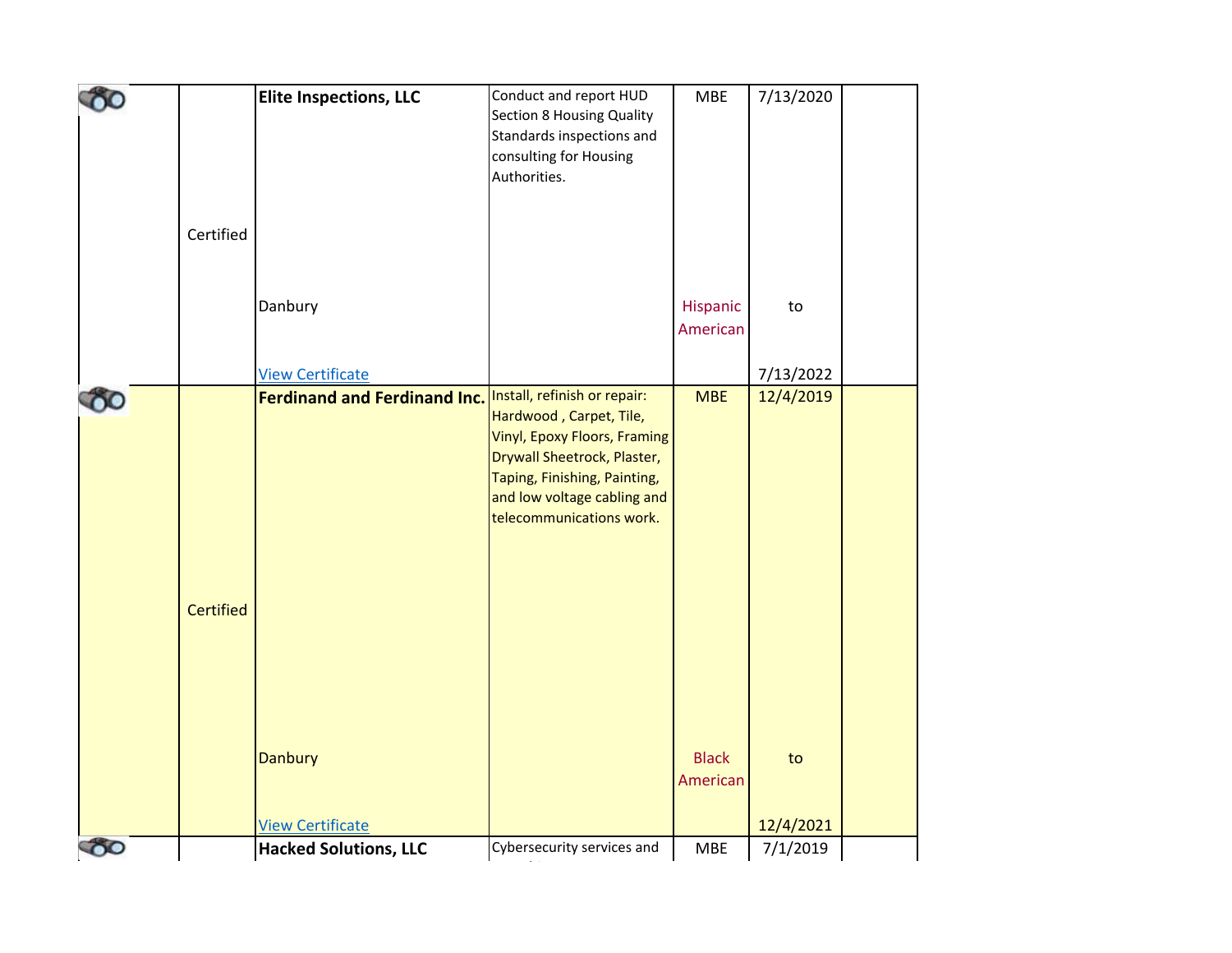|            |                  | Danbury                                                                 | consulting                                                                                                                                                     | Hispanic                                                          | to                           |  |
|------------|------------------|-------------------------------------------------------------------------|----------------------------------------------------------------------------------------------------------------------------------------------------------------|-------------------------------------------------------------------|------------------------------|--|
|            | Certified        |                                                                         |                                                                                                                                                                | American                                                          |                              |  |
|            |                  |                                                                         |                                                                                                                                                                |                                                                   |                              |  |
|            |                  | <b>View Certificate</b>                                                 |                                                                                                                                                                |                                                                   | 7/1/2021                     |  |
| 00         |                  | <b>Kim Industries, Incorporated</b>                                     | <b>Provide and install</b><br>insulation for commercial<br>and light industrial<br>Mechanical/HVAC/Plumbing<br>systems, HVAC sheet metal,<br>Firestop/proofing | <b>MBE</b>                                                        | 6/8/2021                     |  |
|            | <b>Certified</b> | <b>Danbury</b><br><b>View Certificate</b>                               |                                                                                                                                                                | Asian<br>Pacific<br>American<br>and<br><b>Pacific</b><br>Islander | to<br>6/8/2023               |  |
| $\delta$ o | Certified        | <b>Kingship Construction, LLC</b><br>Danbury                            | Home Improvment and<br><b>Commercial Construction</b><br>Contractor.                                                                                           | <b>MBE</b><br>Hispanic<br>American                                | 7/19/2019<br>to              |  |
|            |                  | <b>View Certificate</b>                                                 |                                                                                                                                                                |                                                                   | 7/19/2021                    |  |
| $\infty$   | <b>Certified</b> | <b>Krumble Krafts, LLC</b><br><b>Danbury</b><br><b>View Certificate</b> | Handmade personalized<br>etched drinking glasses                                                                                                               | <b>MBE</b><br><b>Black</b><br>American<br>Woman                   | 9/10/2019<br>to<br>9/10/2021 |  |
|            |                  | <b>L &amp;E Transportation car</b>                                      | LIMOUSINE CAR SERVICE                                                                                                                                          | <b>MBE</b>                                                        | 10/19/2020                   |  |
|            | Certified        | service inc<br><b>DANBURY</b>                                           |                                                                                                                                                                | Hispanic<br>American                                              | to                           |  |
|            |                  | <b>View Certificate</b>                                                 |                                                                                                                                                                |                                                                   | 10/19/2022                   |  |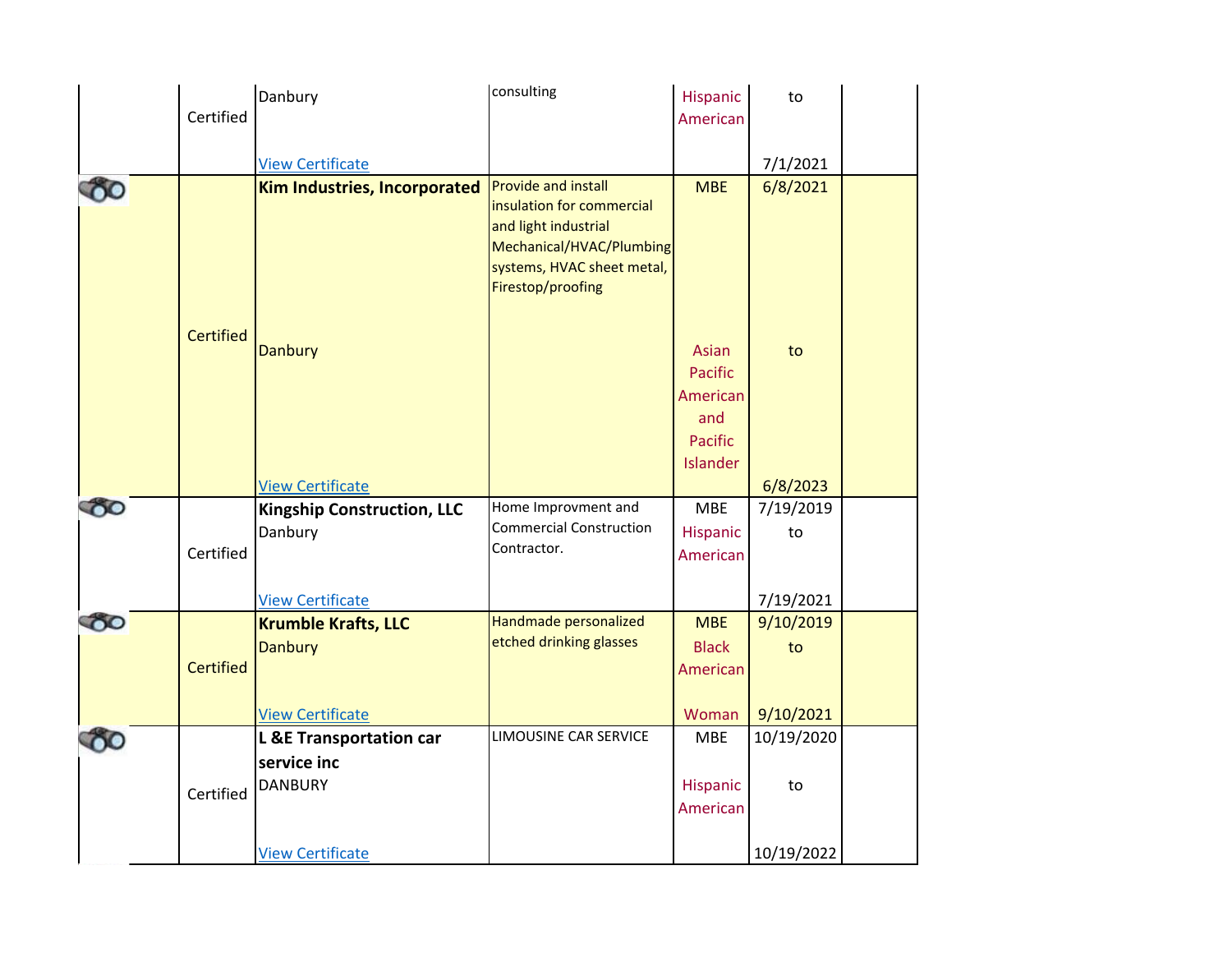| 80 |                  | OFF WHITE PAINTING LLC           | PREPARE AND PAINTING                          | <b>MBE</b> | 5/6/2020 |  |
|----|------------------|----------------------------------|-----------------------------------------------|------------|----------|--|
|    |                  | <b>DANBURY</b>                   | <b>OUTSIDE AND INSIDE DOOR</b>                | Hispanic   | to       |  |
|    | <b>Certified</b> |                                  | <b>WINDOWS TRIM</b>                           | American   |          |  |
|    |                  |                                  |                                               |            |          |  |
|    |                  | <b>View Certificate</b>          |                                               |            | 5/6/2022 |  |
|    |                  | <b>TCK Education Consultants</b> | <b>Educational support</b>                    | <b>MBE</b> | 7/1/2019 |  |
|    |                  |                                  | consulting. School                            |            |          |  |
|    |                  |                                  | improvement accountability                    |            |          |  |
|    |                  |                                  | planning governance at-risk                   |            |          |  |
|    |                  |                                  | student population                            |            |          |  |
|    |                  |                                  | professional development                      |            |          |  |
|    |                  |                                  | leadership coaching                           |            |          |  |
|    |                  |                                  | turnaround plan school                        |            |          |  |
|    |                  |                                  | quality reviews program                       |            |          |  |
|    |                  |                                  | evaluation teacher                            |            |          |  |
|    |                  |                                  | observation blended                           |            |          |  |
|    |                  |                                  | instruction charter restart                   |            |          |  |
|    |                  |                                  | urban and rural professional                  |            |          |  |
|    |                  |                                  | learning communities                          |            |          |  |
|    |                  |                                  | teacher observation                           |            |          |  |
|    |                  |                                  | feedback data analysis data<br>driven systems |            |          |  |
|    |                  |                                  | organizational capacity                       |            |          |  |
|    | Certified        |                                  | team development student                      |            |          |  |
|    |                  |                                  | grouping interventions RtI                    |            |          |  |
|    |                  |                                  | improvement strategies                        |            |          |  |
|    |                  |                                  |                                               |            |          |  |
|    |                  |                                  |                                               |            |          |  |
|    |                  |                                  |                                               |            |          |  |
|    |                  |                                  |                                               |            |          |  |
|    |                  |                                  |                                               |            |          |  |
|    |                  |                                  |                                               |            |          |  |
|    |                  |                                  |                                               |            |          |  |
|    |                  |                                  |                                               |            |          |  |
|    |                  |                                  |                                               |            |          |  |
|    |                  |                                  |                                               |            |          |  |
|    |                  |                                  |                                               |            |          |  |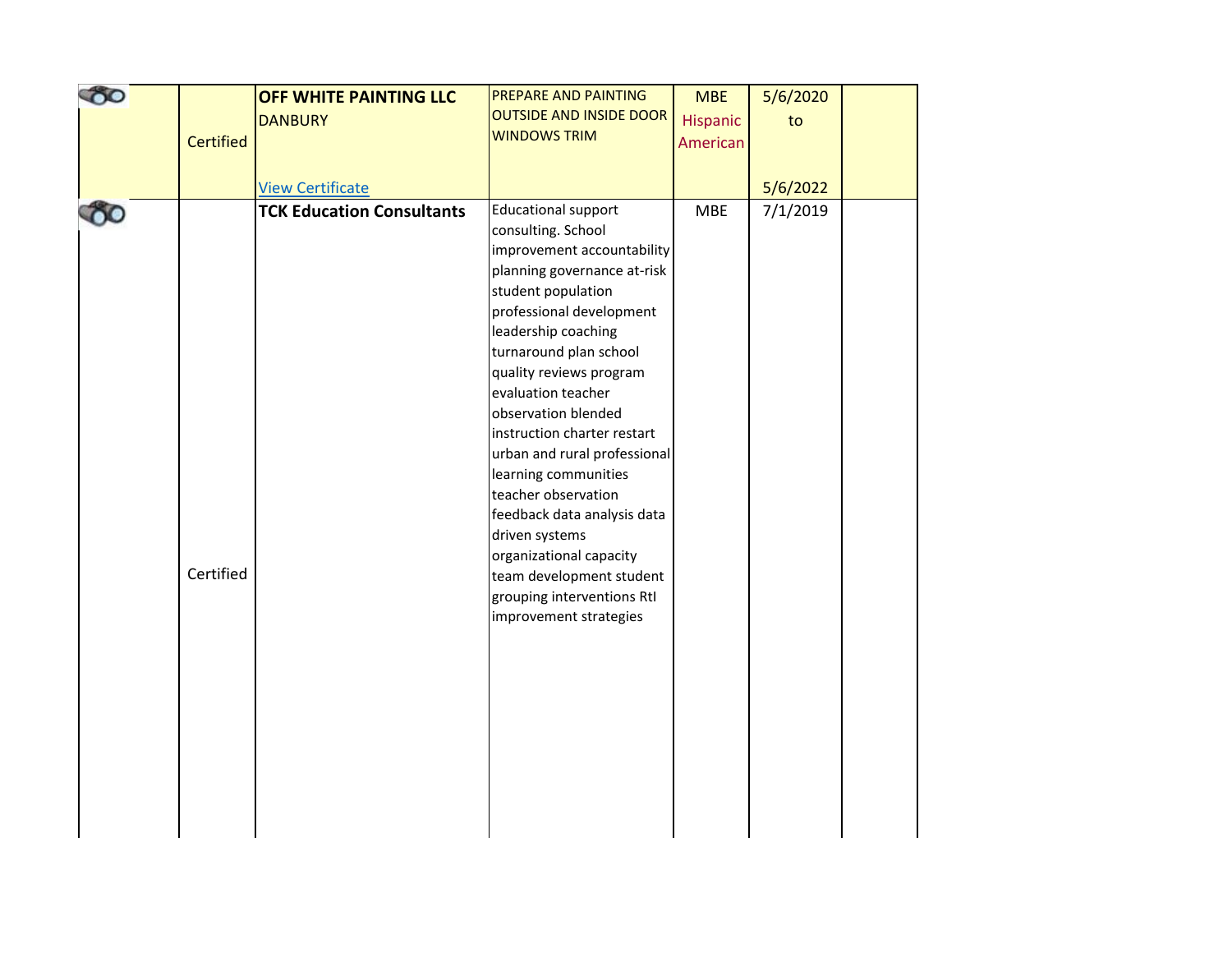|                  | <b>DBA: Tracy Kelley</b>           |                                                                                                                                                                                                                                                                                                                                           | <b>Black</b><br>American | to         |       |
|------------------|------------------------------------|-------------------------------------------------------------------------------------------------------------------------------------------------------------------------------------------------------------------------------------------------------------------------------------------------------------------------------------------|--------------------------|------------|-------|
|                  | Danbury<br><b>View Certificate</b> |                                                                                                                                                                                                                                                                                                                                           | Woman                    | 7/1/2021   |       |
| <b>Certified</b> | <b>Test-Con Incorporated</b>       | Test-Con is a full service<br>quality assurance and<br>control testing firm<br>providing laboratory and<br>field testing of concrete,<br>soil, masonry, fireproofing,<br>reinforcing, anchor bolts,<br>special inspections, coring,<br>precast, cold form steel<br>framing, structural steel and<br>geotechnical engineering<br>services. | <b>MBE</b>               | 12/15/2019 | 17551 |